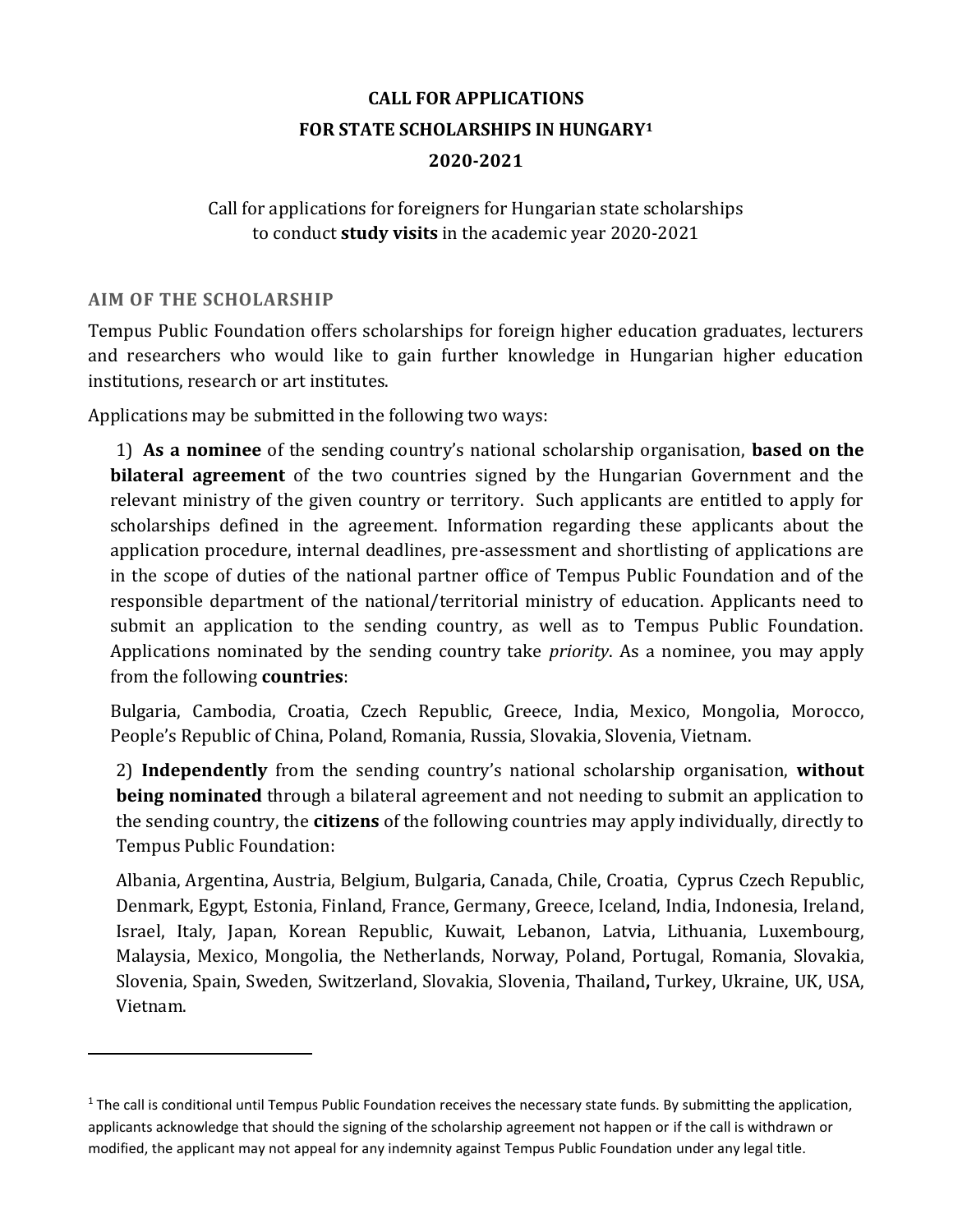# **SCHOLARSHIP TYPES AND ELIGIBILITY**

For **short-term study visits** (3-29 days) applicants holding at least a master's degree may apply.

For **long-term study visits** (1-10 months) applicants holding at least a master's degree may apply.

Doctoral student applicants, who are not nominated on a bilateral agreement basis, may not apply for long-term study visits. They may apply for Partial studies instead.)

For both short-term and long-term study visits, applicants may **choose either the postgraduate or the postdoctoral category:**

- o postgraduate level: students holding a master's degree may apply,
- o post-doctorate level: applicants holding a doctorate degree may apply.y

The following are not entitled to apply:

- $\rightarrow$  Foreign citizens with an immigration/ settlement permit or in the course of applying for such a permit in Hungary
- Dual (Hungarian-Foreign) citizens
- **Foreign citizens with permanent residence in Hungary**
- **Foreign citizens employed as defined by the Hungarian Labour Law**
- $\rightarrow$  Students in employment applying for part-time or correspondence study programmes

# AGE LIMIT FOR APPLICANTS

There is no age limit.

# FURTHER IMPORTANT INFORMATION

Scholarships offered by Tempus Public Foundation allow for studies in any field of arts or sciences at an accredited Hungarian higher education institution, or for research at a relevant Hungarian organisation based on an acceptance letter.

During one application cycle **within the bilateral state scholarship programme,** further to an application for study visit, applicants may submit another application for partial/semester studies or for a summer course. Only two scholarships can be granted, in case they do not overlap in time and if the budgetary allocations make it possible.

In case of receiving any **other Hungarian-state or EU scholarships granted by Tempus Public Foundation** for the same time period, applicants are not eligible for the Bilateral State Scholarship.

Scholarship-holders must stay in Hungary during the entire period of their study visit, excluding public holidays.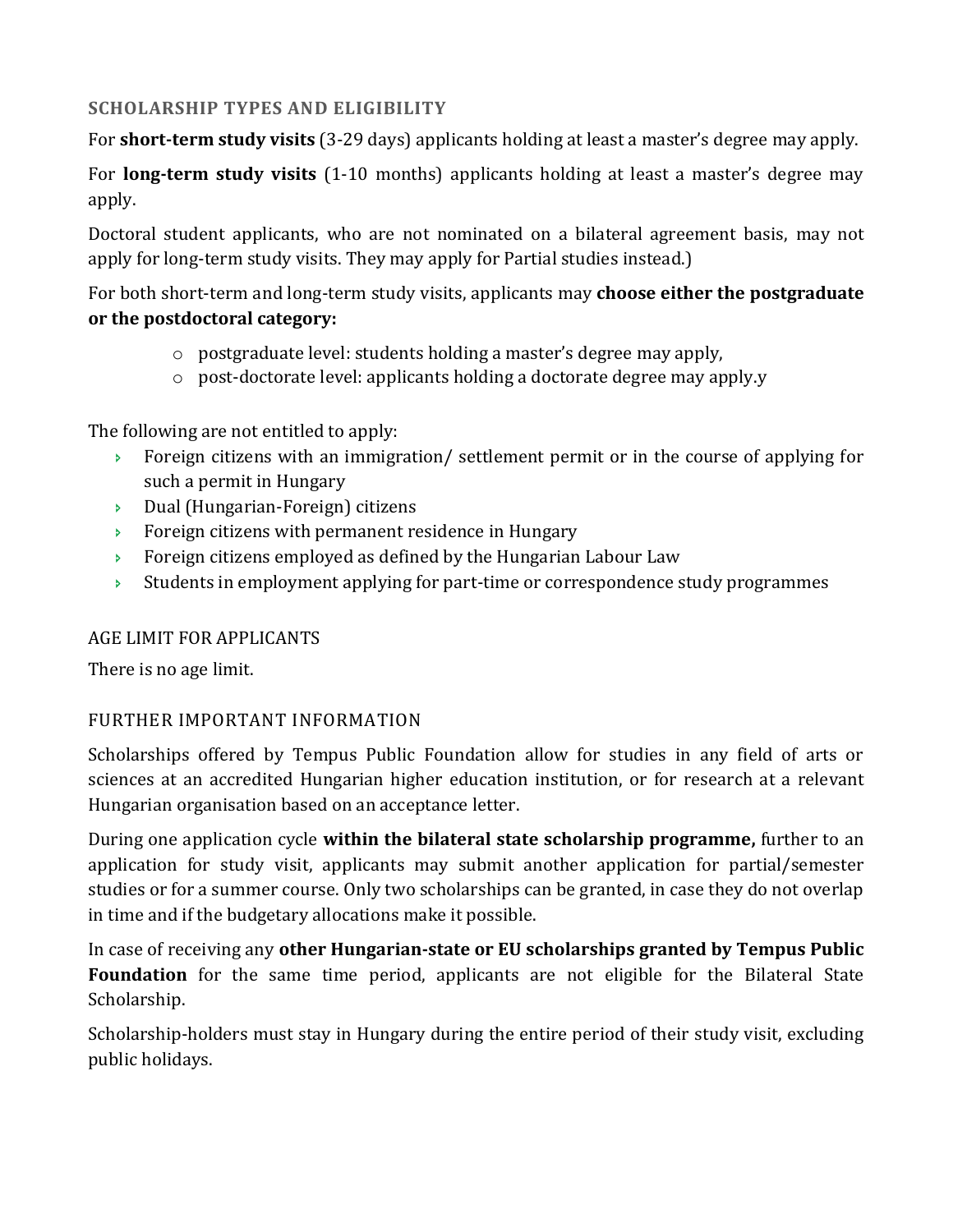# **SUBMITTING THE APPLICATION**

Applicants should submit their applications **in the online system** of Tempus Public Foundation (https://scholarship.hu/) in the following way:

- R**egister** with a user ID and password.
- **Choose one from the two below categories**:
	- o **postgradual** level: for applicants holding a master's degree,
	- o **postdoctoral** level: for applicants holding a doctorate degree.
- After registration, fill in the CV tab and attach the application documents under 'Documents to be submitted'..
- For the application, an **online application technical guide** can be found on our webpage [\(http://tka.hu/international-programmes/4133/information-for-applicants\)](http://tka.hu/international-programmes/4133/information-for-applicants).

### **Please note that we can only accept complete applications submitted before the deadline through the online system. Applications submitted via post or e-mail will not be accepted.**

Before starting the online procedure, please read our **Online Application Guide** carefully and do not wait until the last few days to apply.

**Deadline: 27th February 2020, Thursday, 11 pm** (closure of the online application system)

# **Please note that applications with formal errors and incomplete applications cannot be accepted, they will be automatically rejected.**

# **Please keep your USER ID and PASSWORD used for registration as you will need them later on.**

# **In case of two or more research applications, the last one will be considered as valid.**

**Note**: Applicants applying under the work plan system should submit their applications and required documents to the organization responsible for scholarships in the sending relation, too. These scholarship offices or responsible ministries work with individual deadlines. Applicants are advised to contact the responsible organisation of their sending relation as soon as possible so that the given relation can officially review, rank and nominate the applications to TPF.

# **DOCUMENTS TO BE SUBMITTED**

Applicants should submit their applications in the **online application system** of Tempus Public Foundation [\(www.scholarship.hu\)](http://www.scholarship.hu/). It can be reached and filled in **in Hungarian and in English.**

The language of the **documents** to be uploaded in the online system can be **Hungarian, English, French or German**. If they are not written in any of these four languages, their **official Hungarian or English translations** must also be attached. Documents with the stamp and signature of the issuing institution on letterhead can be considered as official, there is no need to have it translated by a translator office.

### DOCUMENTS TO BE SUBMITTED

1. Application form of Tempus Public Foundation (downloadable from the online system). *After signing and dating the document*, it shall be uploaded scanned.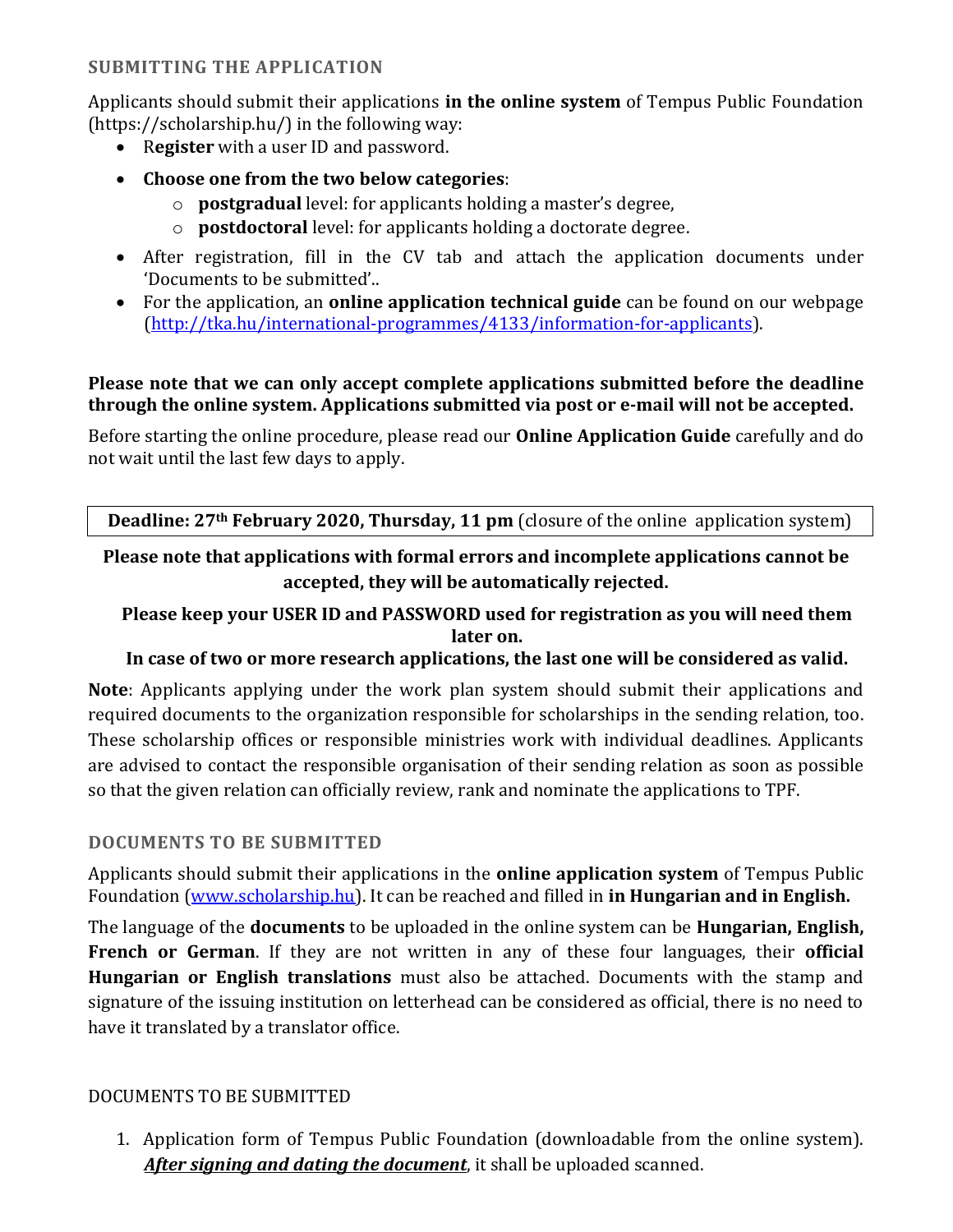- 2. An abstract of the research in a few sentences.
- 3. Precise and detailed work plan minimum 1- maximum 5-pages long (template: http://tka.hu/international-programmes/4133/information-for-applicants)
- 4. Complete professional CV– attached as a file (e.g. https://europass.cedefop.europa.eu/)
- 5. Copy of highest degree/diploma at the time of application (when applying for postgraduate research, a master's degree, for postgraduate research a PhD degree, or if not yet received, the doctoral council's decision of the home higher education institution, is required )
- 6. Proof of proficiency in the language that is required for the research programme (at least a B2-level language exam certificate, or a certificate (in Hungarian or English) issued by the sending workplace/institution, Lectorate, or an official certificate by the Hungarian host institution on the basis of previous cooperation). In case the working language is not Hungarian, the host institution should declare it in writing (in the Invitation Letter).
- 7. Publication list
- 8. Preliminary Acceptance Letter issued by the representative of a Hungarian institution, research or art institute. Document must be with original signature, date, and stamp and/or on institutional letterhead. (Letter template downloadable, please, possibly use this[: http://tka.hu/international-programmes/4133/information-for-applicants](http://tka.hu/international-programmes/4133/information-for-applicants) )
- 9. Two Letters of Recommendation from two recognized experts in the relevant discipline with original signature, date, stamp and/or on institutional letterhead. The signers of the Letters of Recommendations cannot be the same as of the Letter of Invitation. Recommendations older than 6 months cannot be accepted.

# **ART SCHOLARSHIPS**

# **Applicants for art scholarships must attach the following supplementary documents uploaded in the field 'Other documents':**

- $\rightarrow$  Fine and applied artists: documentation of 5 works of art (indicating the date of creating) or the link of the webpage where the works are available.
- **Performing artists: records of performing 3 pieces of different styles or link to the** webpage where the records/performances are available.

Fine, applied and performing artists may be required by the host university to submit a more detailed portfolio before a scholarship is granted.

**Applicants to Liszt Academy of Music (LFZE),** before preparing and submitting their application, should contact the International Department of the Academy for detailed information on specific opportunities and also ask for a Letter of Acceptance.

Contact e-mail: [international.office@lisztakademia.hu,](mailto:international.office@lisztakademia.hu) phone: +36 1 462 4616.

The Acceptance Letter must be signed by the Head of the Department. Letters signed by department teachers are not accepted.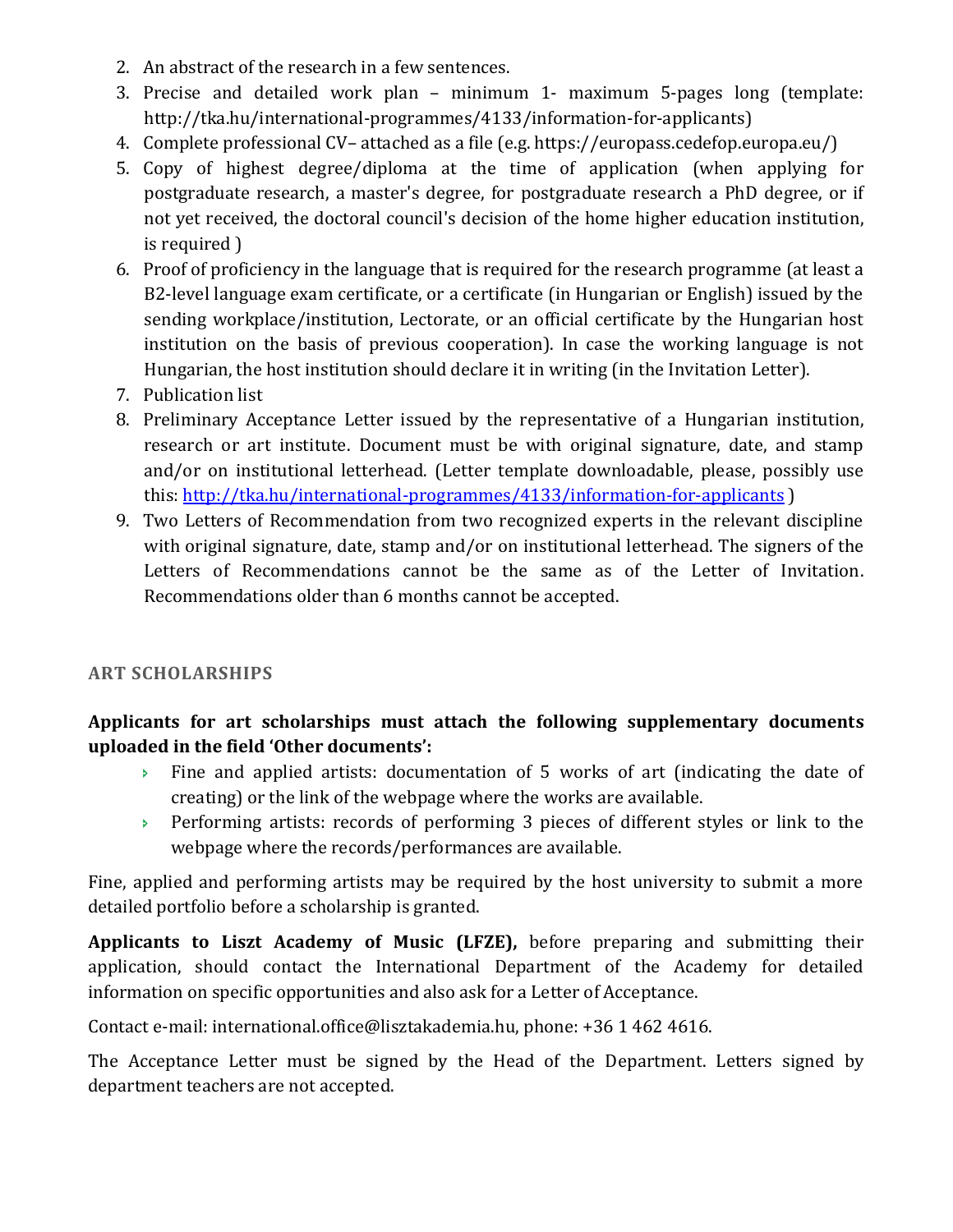#### **APPLICATION PROCEDURE**

The Hungarian party first examines the applicants' eligibility then evaluates applications nominated and ranked by partner offices, as well as individually submitted applications.

After carrying out a formal assessment by Tempus Public Foundation, formally correct applications will be evaluated by external independent experts along the professional requirements listed in the Call for applications.

Preference is given to applicants nominated by their sending relation in the selection procedure.

Any kind of undue influence on the professional evaluation or the application procedure cause immediate exclusion from the selection procedure.

Scholarships are granted by the Board of Trustees of Tempus Public Foundation in the name of the minister responsible for Higher Education in Hungary.

All applicants (and in case of nomination the national/territorial partner offices, too) will be informed of the final result of the application (awarded scholarship/waiting list/rejection) electronically (in special circumstances, by post, too) by Tempus Public Foundation. At the same time successful applicants will be provided with information concerning the terms and conditions needed to organise their stay in Hungary in May/June 2020. Tempus Public Foundation informs the host institute, as well.

There is no appeal to the decision.

#### **SCHOLARSHIP RATES**

Scholarships are paid by Tempus Public Foundation to the scholarship holders

Postgraduate applicants:

Stipend: 80 000 HUF/month

Accommodation allowance: 70 000 HUF/month

Postdoctoral applicants:

Stipend: 120 000 HUF/month

Accommodation allowance: 80 000 HUF/month

In case of short term study visits, the full amount of allowances will be transferred after the conclusion of the grant agreement.

In case of long term study visits, the scholarship holder will receive 10% of the total allowances after the final report is accepted (see the Report section below). 90% of the allowances is paid during the scholarship period through monthly transfers.

In case of long term study visits, if the number of months/days indicated in the certificate issued on the completed scholarship period does not cover the applied period, Tempus Public Foundation may ask for the reimbursement of the allowance difference between the two periods.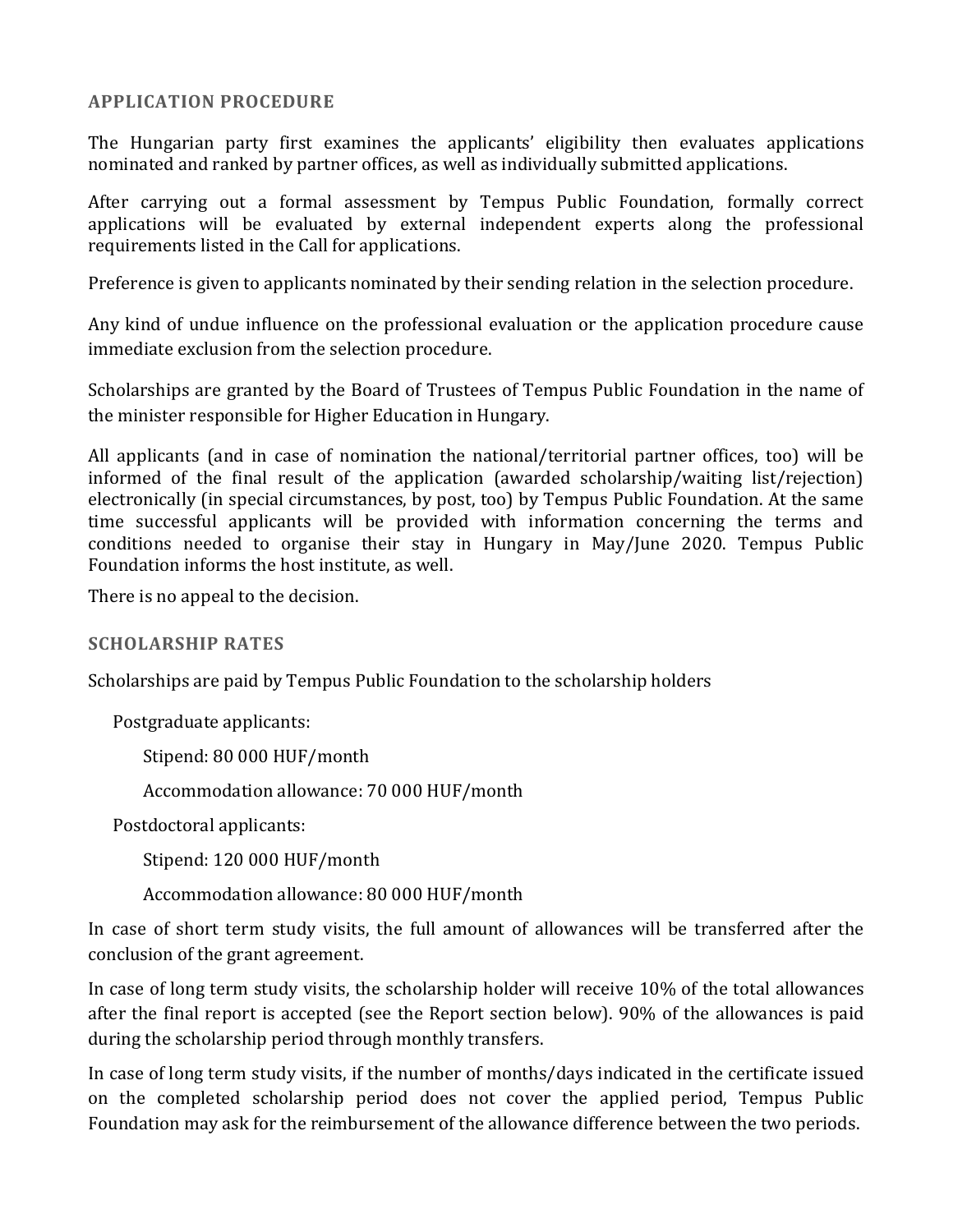Travel expenses to Hungary, within Hungary and back to the country of origin are not covered by Tempus Public Foundation.

# **FURTHER INFORMATION ON FINANCIAL PROVISIONS**

State scholarships cannot be awarded at the same time with **any EU or Hungarian State scholarships granted in parallel** by Tempus Public Foundation.

In case scholarship holders are granted another scholarship or get any other financial support (wage) for the same scholarship period, they must withdraw their state scholarship.

The scholarship is meant to contribute to the living expenses of only one person, it does not necessarily cover all expenses during the scholarship period. There is no financial support for visa fees and any allowance for accompanying persons. Payment of the stipend will not be effectuated immediately upon arrival to Hungary. Therefore scholarship holders are advised to have a sufficient amount of money to cover their living costs for at least one month in Hungary. In case of one-month or shorter stays, it is possible that their stipend may be transferred only a few days before – or after - leaving Hungary. Apart from the above-mentioned costs, Tempus Public Foundation cannot ensure any other allowance or support.

### **OBLIGATIONS OF THE SCHOLAR**

Should there be any personal changes in personal data (especially change of permanent address, e-mail address, phone number), the applicant has to notify Tempus Public Foundation as soon as possible.

### **Implementation period**

Scholarships have to be implemented during the academic year 2020-2021. Scholarship period can be started earliest **1st September 2020** and must be finished by **31st August 2021** at latest.

### **Postponement**

To modify the starting date within the implementation period can be arranged after receiving the consent of the host institution under the condition that the scholarship holder informs via e-mail Tempus Public Foundation through its bilateral state scholarships officer (see Tempus Public Foundation's contact persons according to the countries of origin here: [https://tka.hu/getDoc.php?doc=3839cd4b264282cc10ed70d8d315c59ad6f0067f\)](https://tka.hu/getDoc.php?doc=3839cd4b264282cc10ed70d8d315c59ad6f0067f).

### **Resignation**

In case the applicant cannot or do not want to start the scholarship within the period approved by the decision of Tempus Public Foundation and he or she wishes to postpone it for the following academic year, a new application needs to be submitted. The applicant is requested to inform his/her Tempus Public Foundation by email, as well as the host institution, without delay.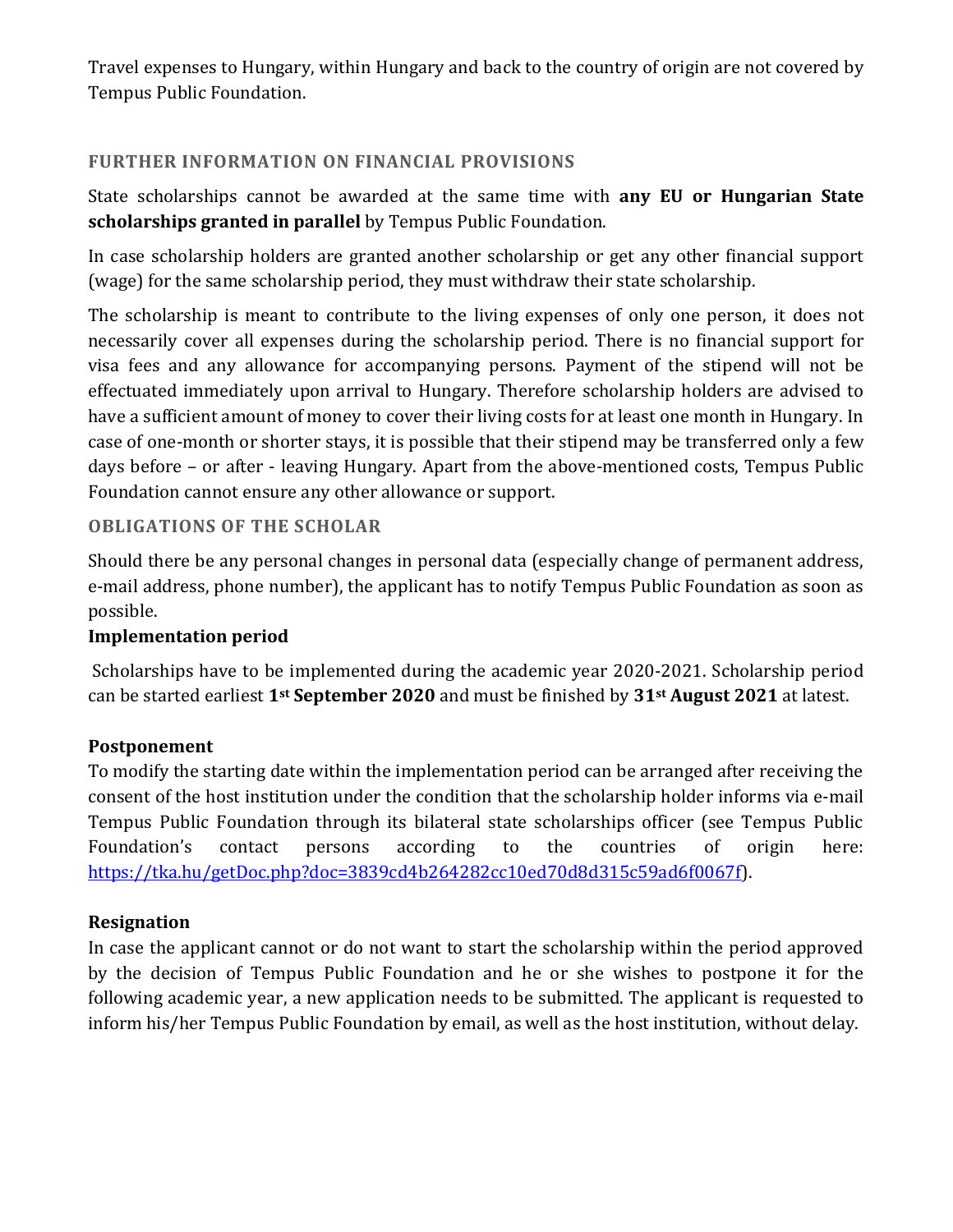# **Entitlement to Healthcare Services**

According to the rules of the European Parliament and Council Regulations 883/2004 (EC) and 987/2009 (EC), scholarship-holders who are citizens of either the European Union, EEA member countries or Switzerland are entitled to healthcare services in medical necessity during their stay in Hungary.

Healthcare services in medical necessity during their stay in Hungary are available for scholarship-holders with the European Health Insurance Card (E111). Medical necessity is determined by the physician who considers the given circumstances. Scholarship-holders should obtain the European Health Insurance Card in their home country prior to the arrival to Hungary.

Further important information: healthcare services can only be provided – according to the equal treatment principle of the European Union - by those healthcare providers that have contractual relations with the National Health Insurance Fund (NEAK). The scholarship holder has to cover the costs of those services that are provided by a private healthcare provider that has no contractual relation with NEAK.

Citizens of all other countries - who wish to stay in Hungary for more than 1 month - are covered for medical treatment in case of sudden illness by the Hungarian party. This insurance does not cover dentistry services, with the exception of urgent treatments. Health insurance covered by the Hungarian party is only available for scholarship holders under the age of 65.

# **Scholarship-holders staying in Hungary for less than 1 month are required to make their own arrangements for insurance coverage.**

# **MOBILITY REPORT**

Scholarship-holders are required to submit an **online professional report in the online application system within 30 days after finishing their scholarship period in Hungary, An automated notification will be sent to the registered e-mail address in this subject.** The final report consists of

- a 1-2-page essay summarizing the scholarship period,
- a certificate issued by the host institution on the completed scholarship period.

The scholars should ask the host institution for a certificate on a letter-head and it has to include the starting and closing date of the scholarship period, the aim of the scholarship, the name, title and coordinates of the person issuing the certificate, as well as the stamp of the institution.

In case the submitted certificate does not cover the period granted by the scholarship, the scholar is subject to reimburse the scholarship difference to Tempus Public Foundation.

In case the scholarship-holder fails to submit the report, he or she will be excluded from further scholarship opportunities and will be required to pay back the scholarship, and the scholarship period will be immediately closed.

# **PUBLICATIONS**

The scholar as an author, co-author, obliged to indicate in every Hungarian or foreign publication, thesis and dissertation etc, which was partially or completely a result of the scholarship study visit, that it was supported by Tempus Public foundation.